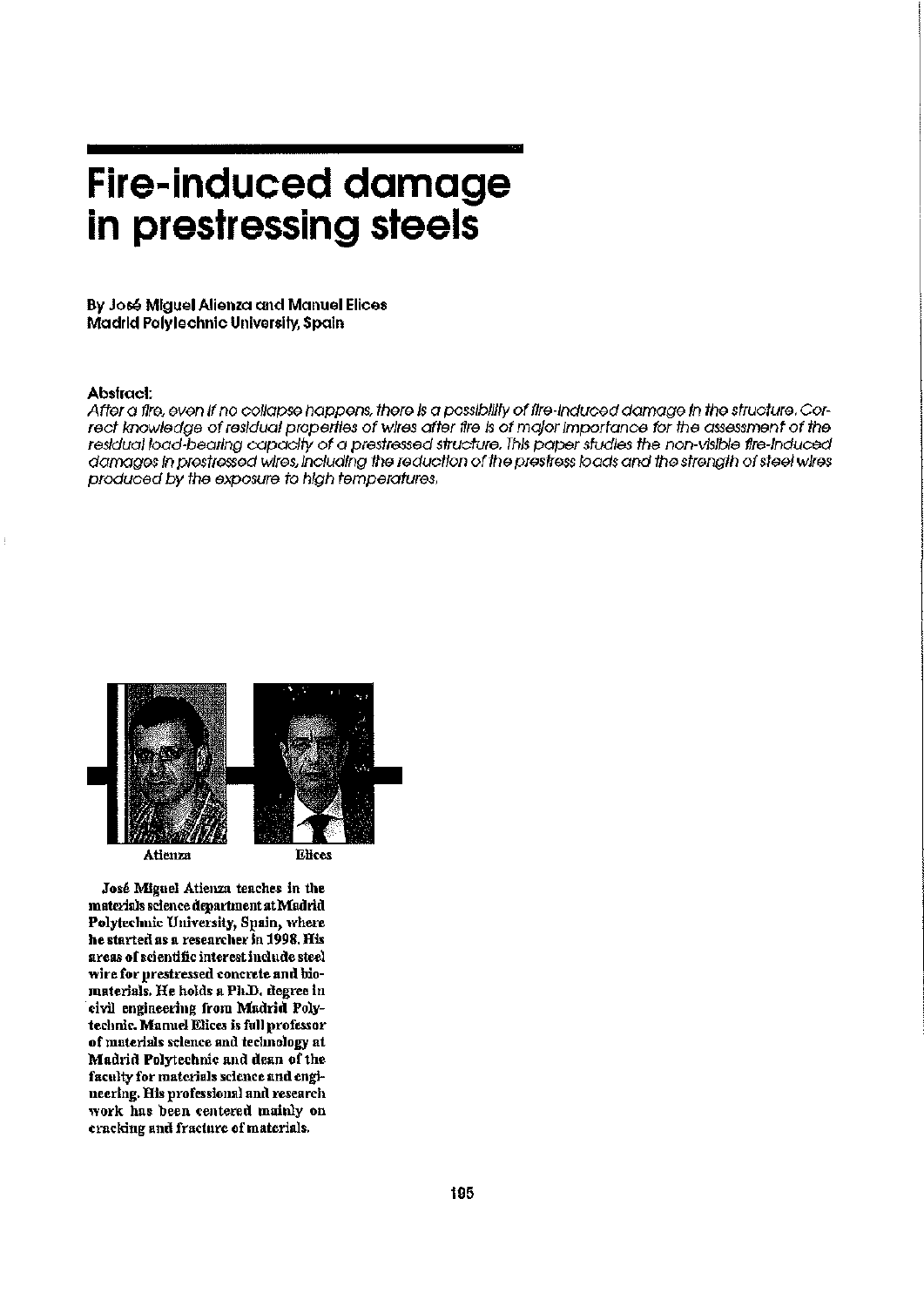# ABSTRACT

After a fire, even if no collapse happens, there is a possibility of fire-induced damage in the structure. Correct knowledge of residual properties of wires after fire is of major importance for the assessment of the residual load-bearing capacity of a prestressing structure. In tliis work, the non-visible fire-induced damages in prestressing wires have been studied: the reduction of the prestressing loads and the strength of steel wires produced by the exposure to high temperatures.

# 1 INTRODUCTION

When fire occurs either in buildings or bridges, depending on the relative severity of the fire, there is a possibility of fire-induced damage, which affects the performance of the structures, even if no collapse happens. The extent of damage depends on the veiy intensity and duration of the fire, as well as the geometry, materials used in construction and load intensity.

After fire, the question which then arises unavoidably, is whether the structure should be replaced or whether it is still possible to use it, either as it is or after some partial repairs, hi many cases, the structural members can be restored through repairs. However, before undertaking such repairs an assessment of the load beaiing capacity of the structure has to be carried out, even if it seems that no repairs are needed, since a misjudgement at this point can lead to unsafe situations.

The financial aspect of the question is of course an important issue and may, in some cases, lead to the decision of destruction rather than repairing of the remaining structure. However, the essential question that the engineers have to face is whether the structure is still safe. What is the load bearing capacity of the structure now? How has it been affected by the fire? Appropriate knowledge of the behavior of construction materials after a fire is of major importance for answering these questions.

Much experimental work on the characterization of the mechanical properties of steels at high temperatures, aiming at structural fire design, has been done in the past decades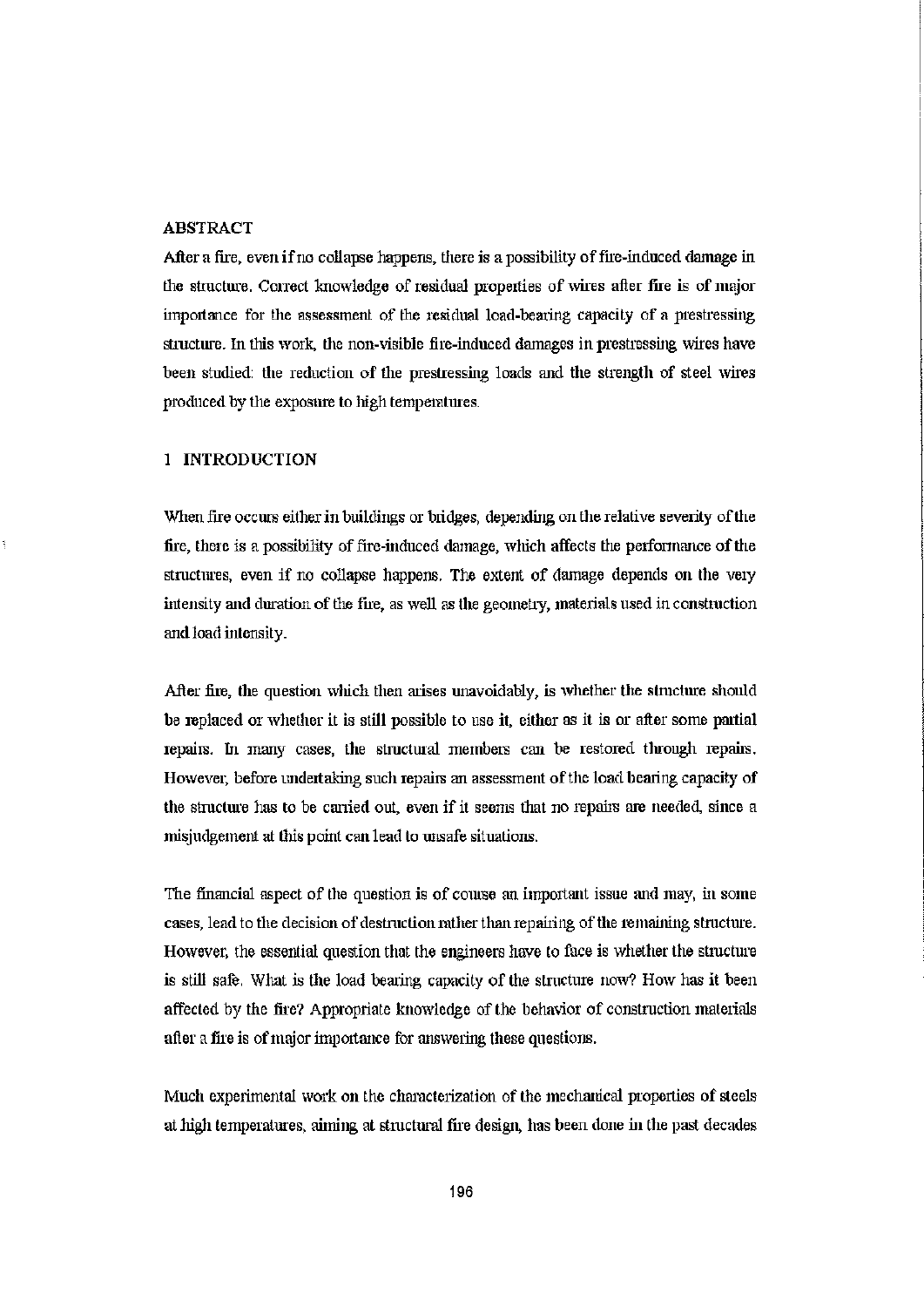[1-7]. However, less work has been performed in the characterization of the mechanical residual properties after fire. Conect knowledge of such properties is of major importance for the assessment of the residual load-bearing capacity of the structure. In this work, the behavior of prestressing steel after fire is studied, examining the two main factors which can affect the security of the structures:

- The permanent deterioration of the material properties, specially the strength and elastic limit.

- The modification in the distribution of actions and loads due to the increase hi the stress relaxation losses of prestressing steels produced by the exposure to high temperatures. Tlris can reduce the prestressing load after fire, with a subsequent reduction in the safety of the structure.

#### 2 AN EXAMPLE OF FIRE DAMAGES IN PRESTRESSING WIRES

### 2.1- Fire Simulation

ţ

A prestressing wire has been subjected to afire scenario to simulate the effects of afire on the mechanical behavior of prestressing steel wires when the structure does not collapse. The key feature of the fire relevant to the prestressing steel behavior is the temperature-time curve endured by the material. Given that structural steel has a high thermal conductivity coefficient, when directly exposed to a fire it acquires immediately the the temperature. However, as concrete surrounds steel wires and has low thermal conductivity, its thickness protects steel wires, delaying the values of temperature reached inside the structural elements. Standards provide curves to predict the temperature inside concrete elements during the nominal fires.

The time-temperature curve (Fig. La) used in this work represents a realistic and conservative fire scenario, even considering the bearing capacity of the wire is not surpassed. The heating velocity is around 3°C/min representing a typical temperature curve inside concrete elements during the nominal fires. Maximum temperature is reached at the end of the fire, three hours after the beginning.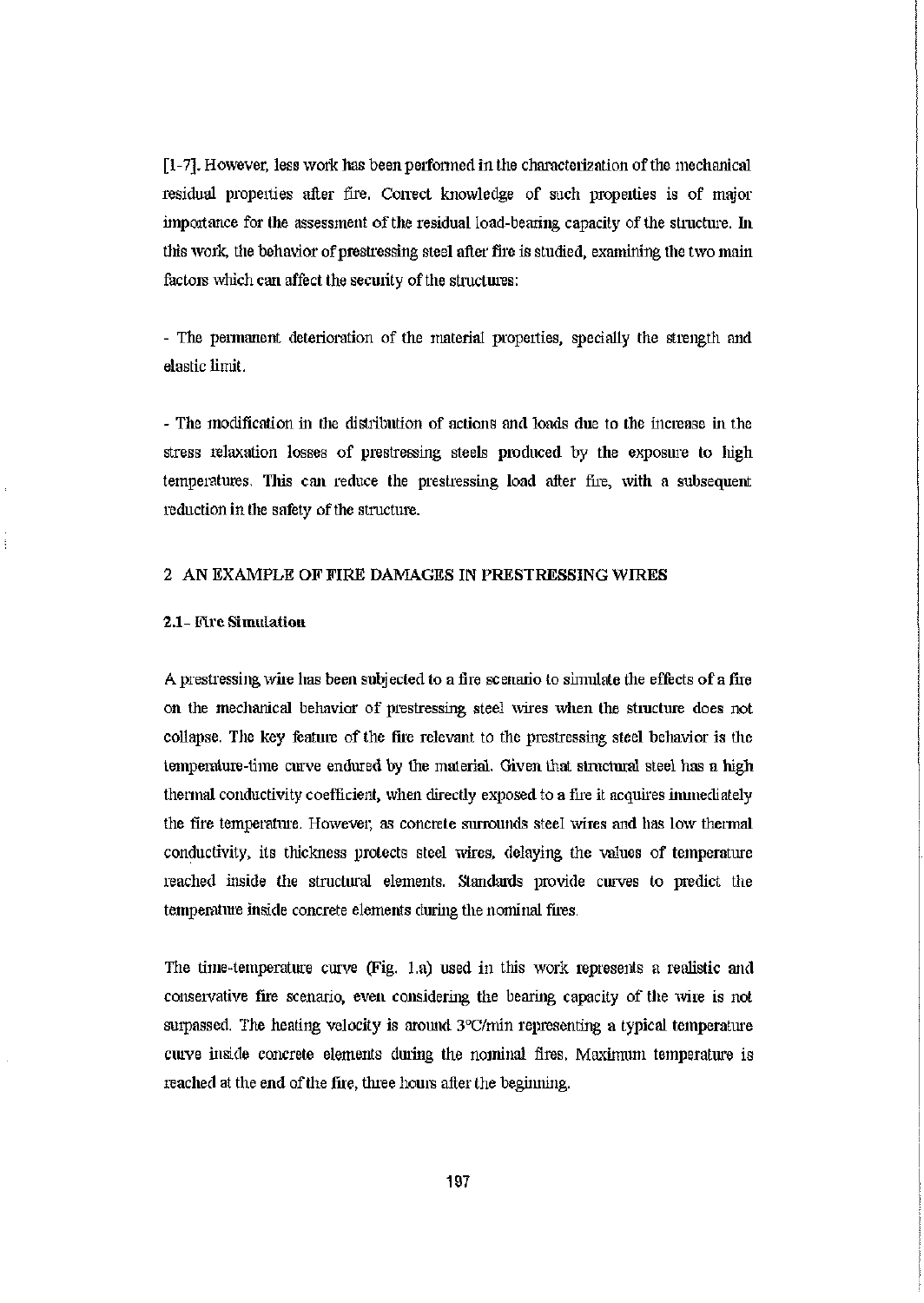An additional aspect should be considered to model the effects of fire: temperature produces a dilatation of the structural members which, in general, could not expand free due to the external constraints. Standards distinguish between "restrained" and "unrestrained" assemblies. The term restrained means that thermal expansion of the specimen is restricted during the fire test. If a fire occurs beneath a portion of a large structure, the heated portion will expand and push against the surrounded unhealed portion. In turn, the unheated portion exerts compressive forces in the heated portion, altering the service load during the fire. In the case of unrestrained assemblies, the dilatation of the element is free.



Figure 1. a) Time-temperature curve endured by the steel wire during the fire simulation, b) Evolution of prestressing load dining the fire simulation.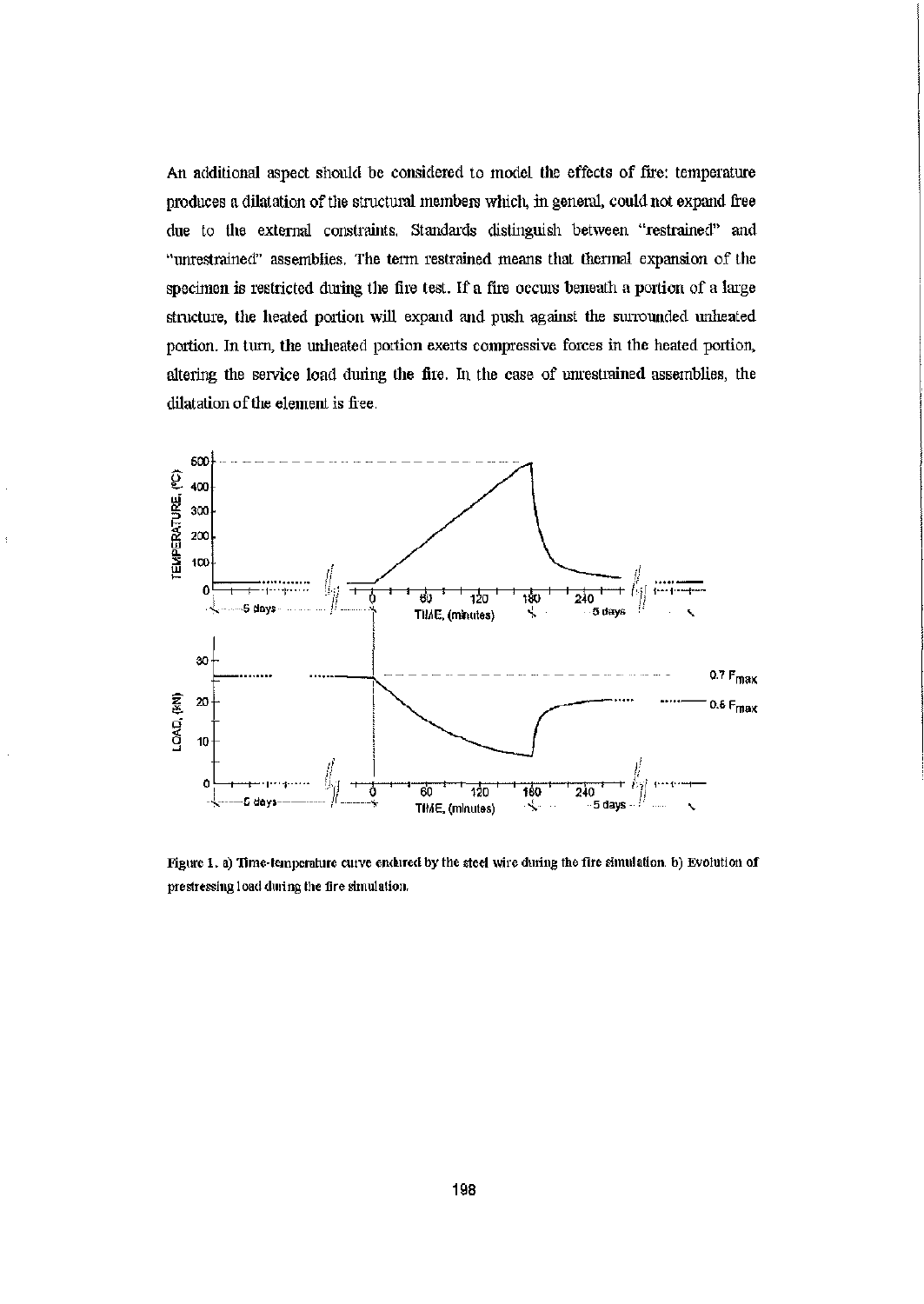In our case, the length of the specimen remains constant during the fire. This is a typical case of a restrained assembly, in which the service load would diminish during the heating because of the constrained dilatation. The fire scenario was simulated following the next steps:

- The prestressing steel wire (specimen length: 1.2 m) is loaded at 20°C. The initial load has been 70% of the maximum load, the value proposed by Standards for the stressrelaxation tests. The curve load-time is recorded continuously.

- Once the majority of the stress relaxation losses have occurred, after five days, the effects of file are simulated using a furnace (size: 0.7 of the specimen length). The fire duration was about three hours. Then the furnace was turned off and left open so that the wire would cool in air. The curve load-time is recorded continuously dining the whole process.

- The test continues five more clays at room temperature. Again, the curve load-time is continuously recorded.

- After that, conventional tensile test and stress relaxation test at room temperature were performed on the final wire to study the residual properties.

#### 2.2- Fire-induced Damages

Figure l.b shows the evolution of the prestiess load before, dining and after fire. It can be observed that during the fire there is a significant reduction of the bearing load, as a consequence of the restrained dilatation and the increase of stress relaxation at high temperatures. When cooling, the part of this lost load due to the constrained dilatation is recovered, but not the stress relaxation losses. Although the wire has successfully supported the fire without any visible damage, the prestressed load after fire has been considerable reduced.

Additionally, the results of the conventional tensile and stress relaxation tests at room temperature showed that the residual strength has been affected (20% less than the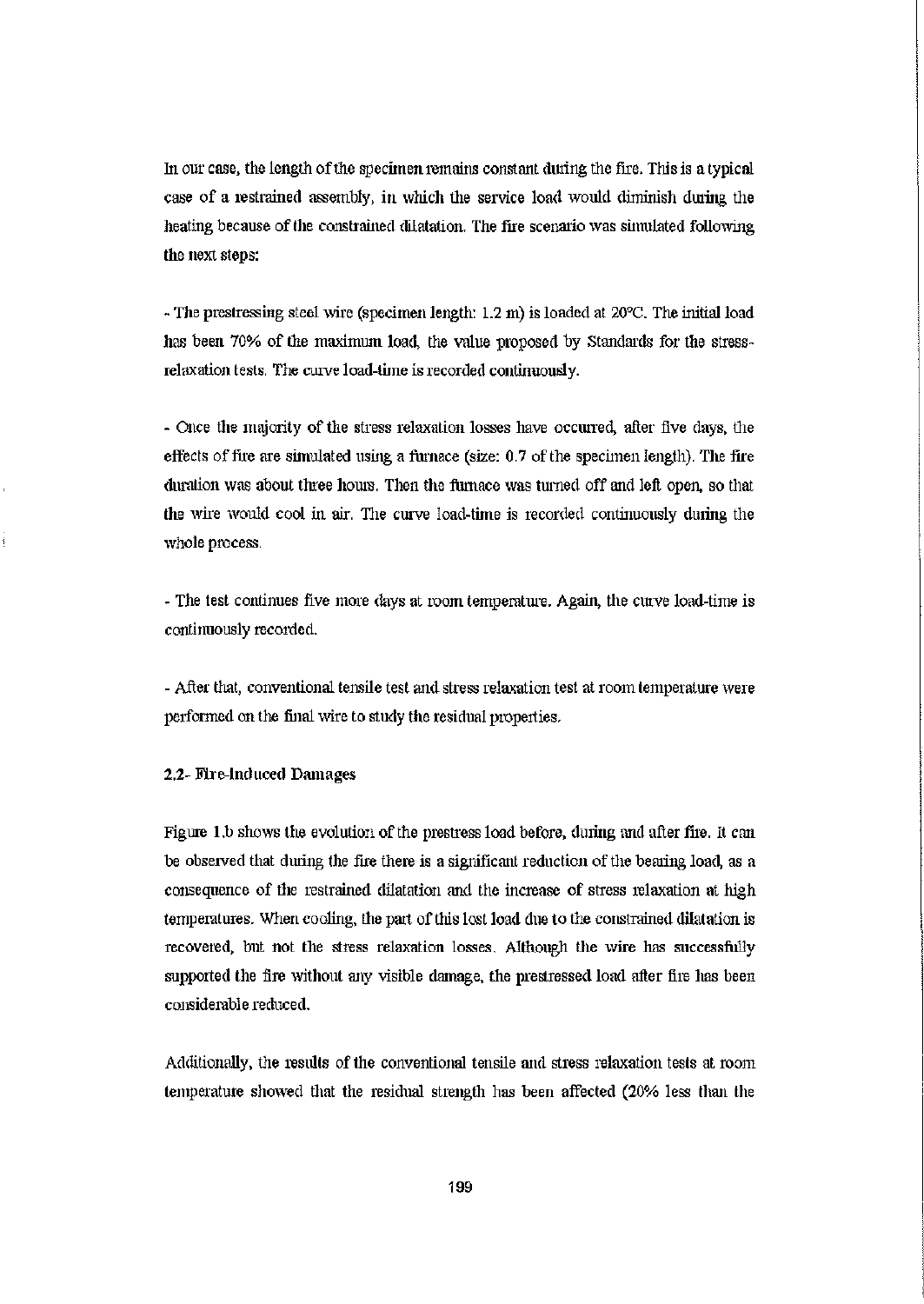original value) as well as relaxation (five times larger than the typical for a "low relaxation" wire).

In summary, even the fire has not produced visible damages, the strength of the wire and the prestressed load were reduced, with the subsequent reduction of the residual load-bearing capacity of the structure.

# 3 CHARACTERIZATION OF PRESTRESSING STEEL RESIDUAL BEHAVIOR AFTER FIRE

#### - Stress relaxation losses at high temperatures

By definition, stress relaxation refers to the decrease in stress at a constant deformation. hi prestiessed concrete structures, steel tendons hi tension provide compressive stresses to the concrete. Throughout the life of the structure there should not be an appreciable loss of tension, because a reduction in prestressing loads would affect the structural safety. Design codes place limits for keeping the relaxation losses within safe margins. Stress losses are measured according to a standardized test (ASTM E328, ISO15630/3) and the figures should be provided by the manufacturer for the acceptance of the steel tendons; those with a figure of stress losses of less than 2.5% of the initial stress — after 1000 hours, at room temperature, when stressed at 0.70 of the tensile strength — are called "low relaxation" tendons and are those used in prestressing at present [8].

Temperature has a great influence on the stress relaxation; an increment of temperature produces a large increase in stress relaxation losses. During a fire, the wire temperature increases and, depending on the boundary conditions, initial wire load can decrease due to the restrained dilatation. Since no results under such conditions were found in the literature, a detailed experimental study on the effects of temperature on the stress relaxation losses of the wires was perfonned. Stress relaxation tests at different temperatures and at different initial loads were carried out. The duration of the tests was four hours, longer than tlie duration of the conservative fire scenarios proposed by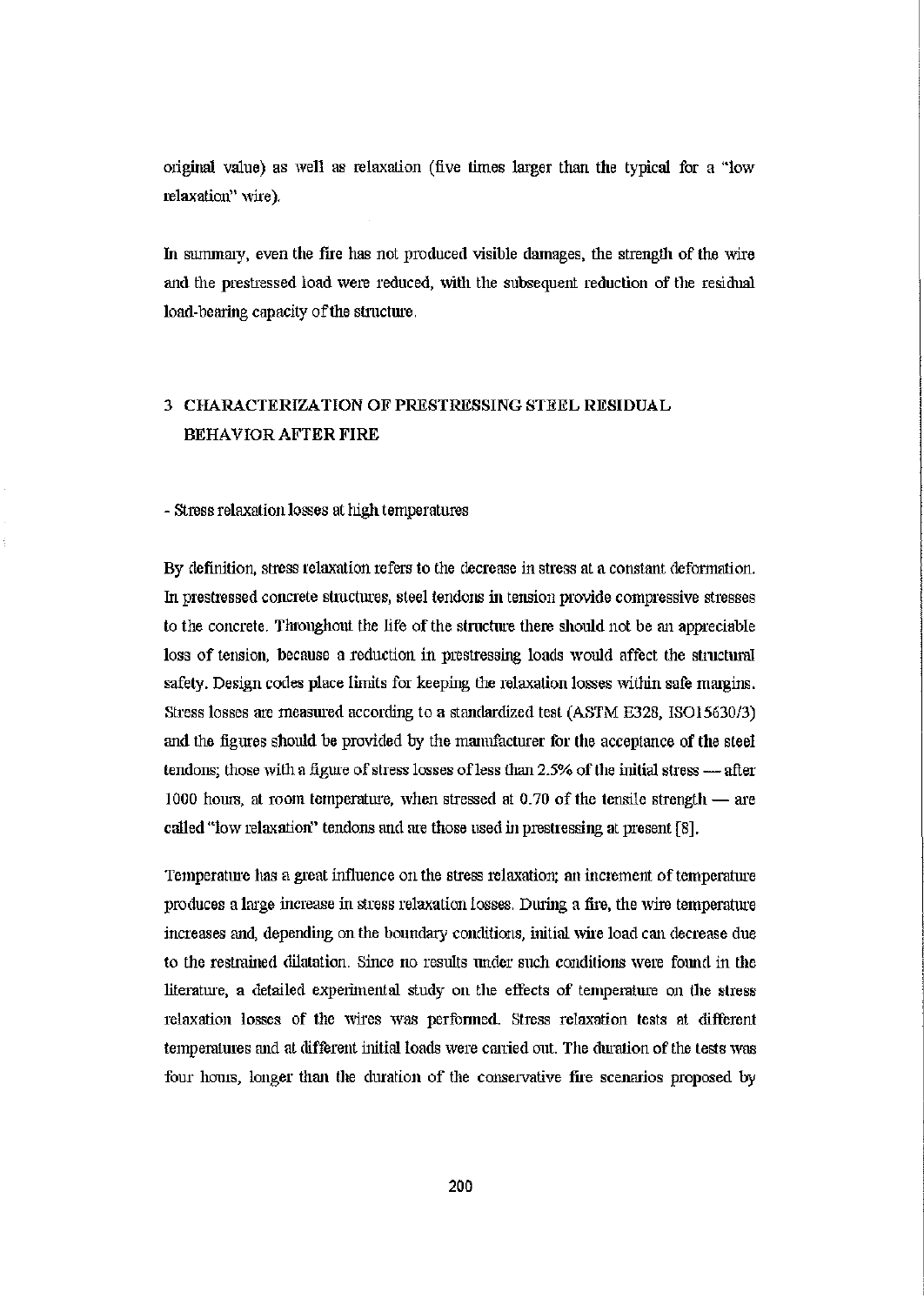standards (ECl 2002, EC2 2005). Temperatures studied were: 20, 100, 200, 300, 400, 500 and 600°C. Initial loads considered were: 10-30-50-70-90% of the tensile strength.

In Figure 2, the time-stress relaxation losses curves are depicted as a function of temperature and initial loads. It can be seen that as temperature increases the stress relaxation losses increase significantly, and, consequently, the prestressed compressive loads provided to concrete decreases. Clearly, this is a fact to be considered when assessing the fire-induced damage after cooling.

- Residual mechanical behavior at room temperature

After a fire, even if no collapse happens and no effects can be visually seen in the structure, damage can be-induced in the materials due to previous exposure to high temperatures. The term "residual" will be used here to indicate the properties that the prestressed steel exhibits after a complete cycle of heating and cooling.

In our work, to simulate the effects of fire, wires were subjected to a complete cycle of heating and cooling (four hours), while loaded at 70% of their tensile strength. The effects of fire will depend upon the fire duration and the loading of the wire, in this case testing conditions are a conservative simulation since the duration of the fire is longer than the nominal fires (BS811, ECl, EC2), and the load is the maximum load experimented for the wires in service.

Temperature was raised at a rate of around 20°C/min and the different maximum temperatures studied were the same as the rest of this work: 20,100, 200, 300,400, 500 and 600°C.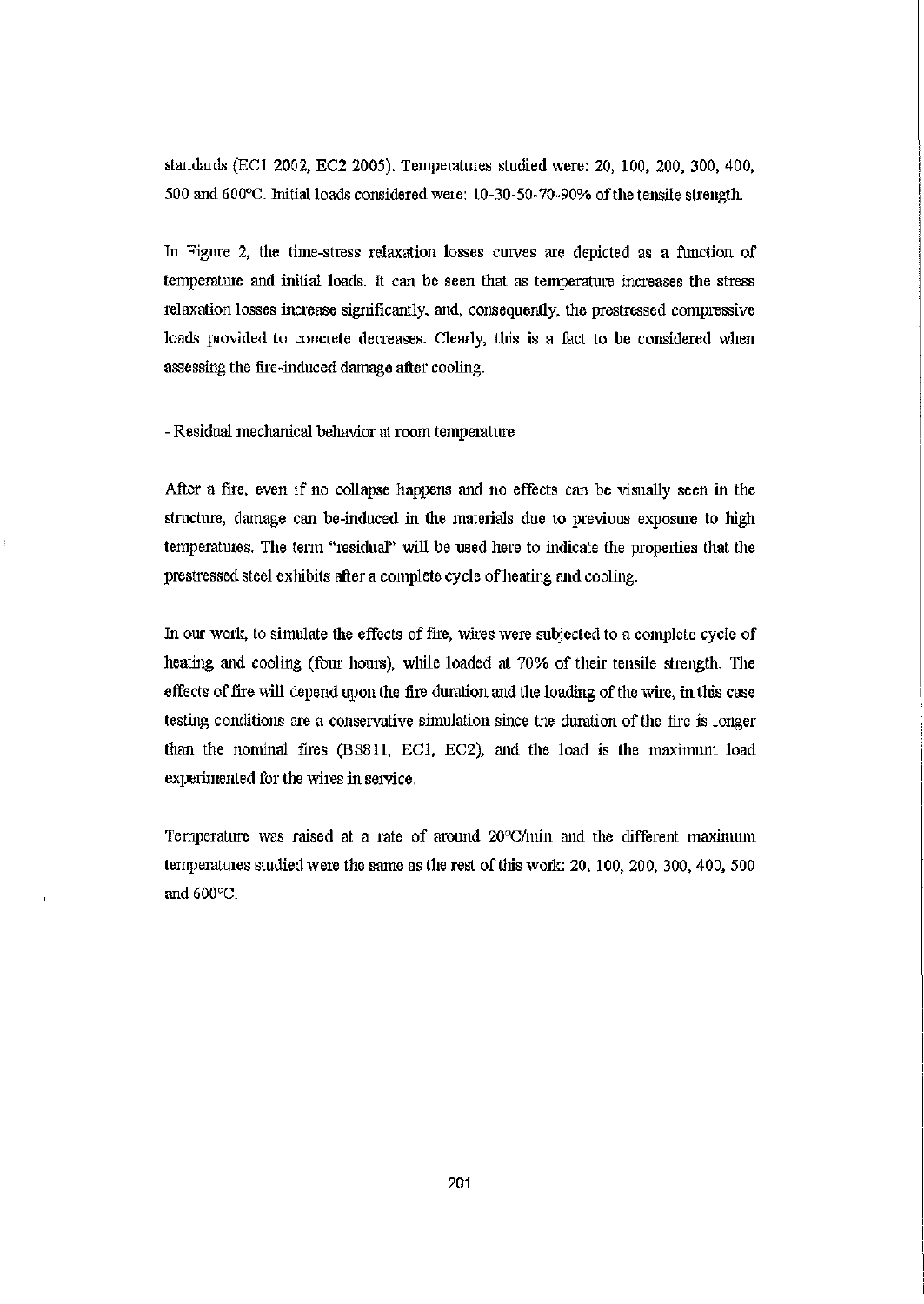

Figure 2. Stress-relaxation losses as a function of temperature, for different initial stresses. The relative values are given as stress loss/strength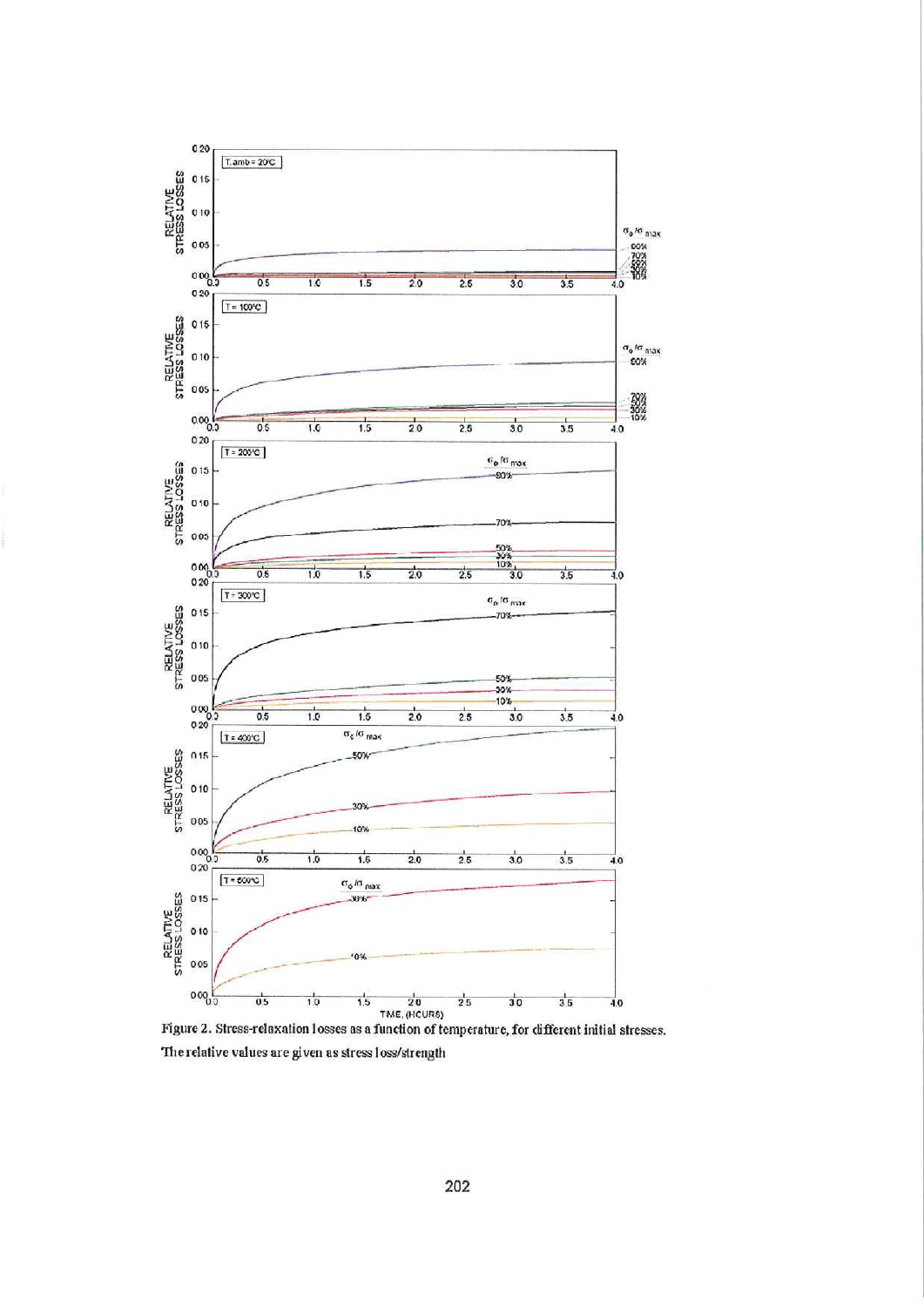After cooling, tensile tests and stress relaxation tests at room temperature were performed to obtain the residual mechanical properties of the wires. Table 1 shows the variation of the tensile strength, the yield stress and the stress relaxation losses after 250 hours for the different maximum temperatures reached during the fire simulations. The reference values of the original wires (control samples without thermal treatment) at room temperature have also been included. The values of the residual tensile strength for the tested prestressing steel remain approximately constant up to temperatures around 300°C. If the wire suffers higher temperatures during fire, the residual strength, the elastic limit and the stress relaxation behavior are affected.

| Max. Temp | Yield Stress | Strength | Str. Relax    |
|-----------|--------------|----------|---------------|
| (°C)      | (MPa)        | (MPa)    | (%init. load) |
| 20 (Room) | 1770         | 1950     | 2,2%          |
| 100       | 1765         | 1947     | 2.2%          |
| 200       | 1770         | 1940     | 2.4%          |
| 300       | 1752         | 1926     | 2.5%          |
| 400       | 1590         | 1755     | 6.2%          |
| 500       | 1380         | 1521     | 13.2%         |
| 600       | 887          | 1014     | <b>Breaks</b> |

Table 1. Residual mechanical properties after a fire (duration: 4 hours, loaded at 70% maximum strength).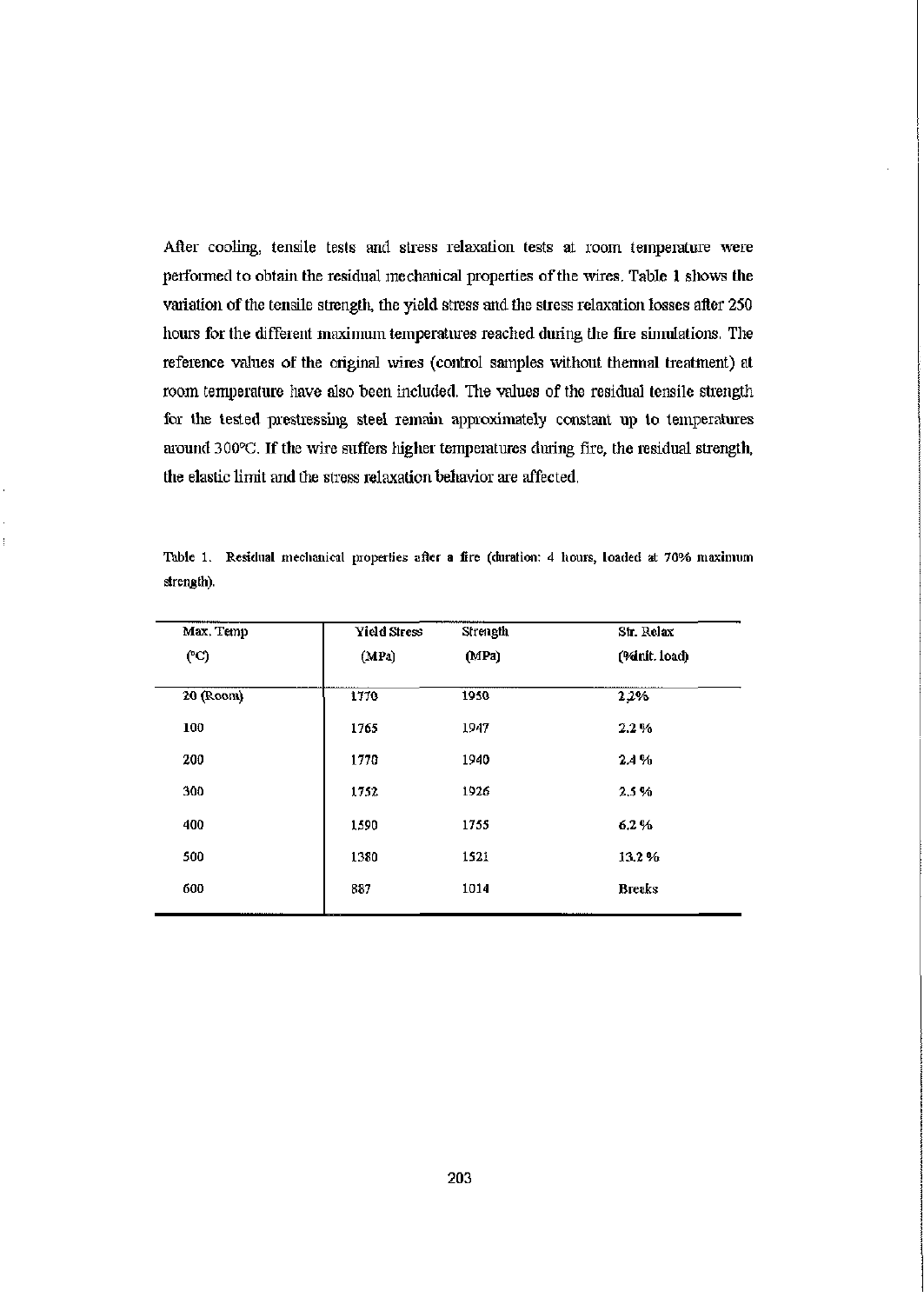#### 4 SUMMARY

Fire safety should consider not only the performance of the structure during the fire but also the behavior of the structure after cooling. Even if a fire does not give rise to apparent damage in the prestressed structure, mechanical properties of materials as well as load distribution can be affected. After fire, a verification of residual load-beating capacity is necessary to determine if the structure can be maintained in use. The extent of damage in prestressing steels depends on the intensity and duration of the fire, the temperatures reached in the wires, as well as the load intensity they bear during a fire.

hi this work, we have tried to attract attention to the possible non-visible fire-induced damages produced in prestressing steels after fire:

- Reduction of the prestressing loads due to the increment in tlie stress relaxation losses during the exposure to high temperatures.

- Damage of the mechanical properties of steel wires produced by the exposure to high temperatures: residual strength and stress relaxation behavior at room temperature depend on the maximum temperature reached in the wire during fire.

#### ACKNOWLEDGEMENTS

The authors gratefully acknowledge the support of the Ministerio de Fomento in Spain, by means of the "Durability of prestressed concrete tendons" grant. They are also indebted to Mr. Luis del Pozo, from Emesa Trefilerías, and Mr. Mariano Qrtez for their highly beneficial comments and help with the material and the tests.

#### REFERENCES

[1] Harmathy, T.Z. & Stanzak, W.W. 1970. Elevated temperature tensile and creep properties of some structural and prestressing steel. Fire Test Performance, ASTM STP 464. American Society for Testing and Materials 186-208.

[2] British Standards Institution BS8110: Part 2, 1985. Structural use of concrete, Code of practise for special circumstances. BSI, London.